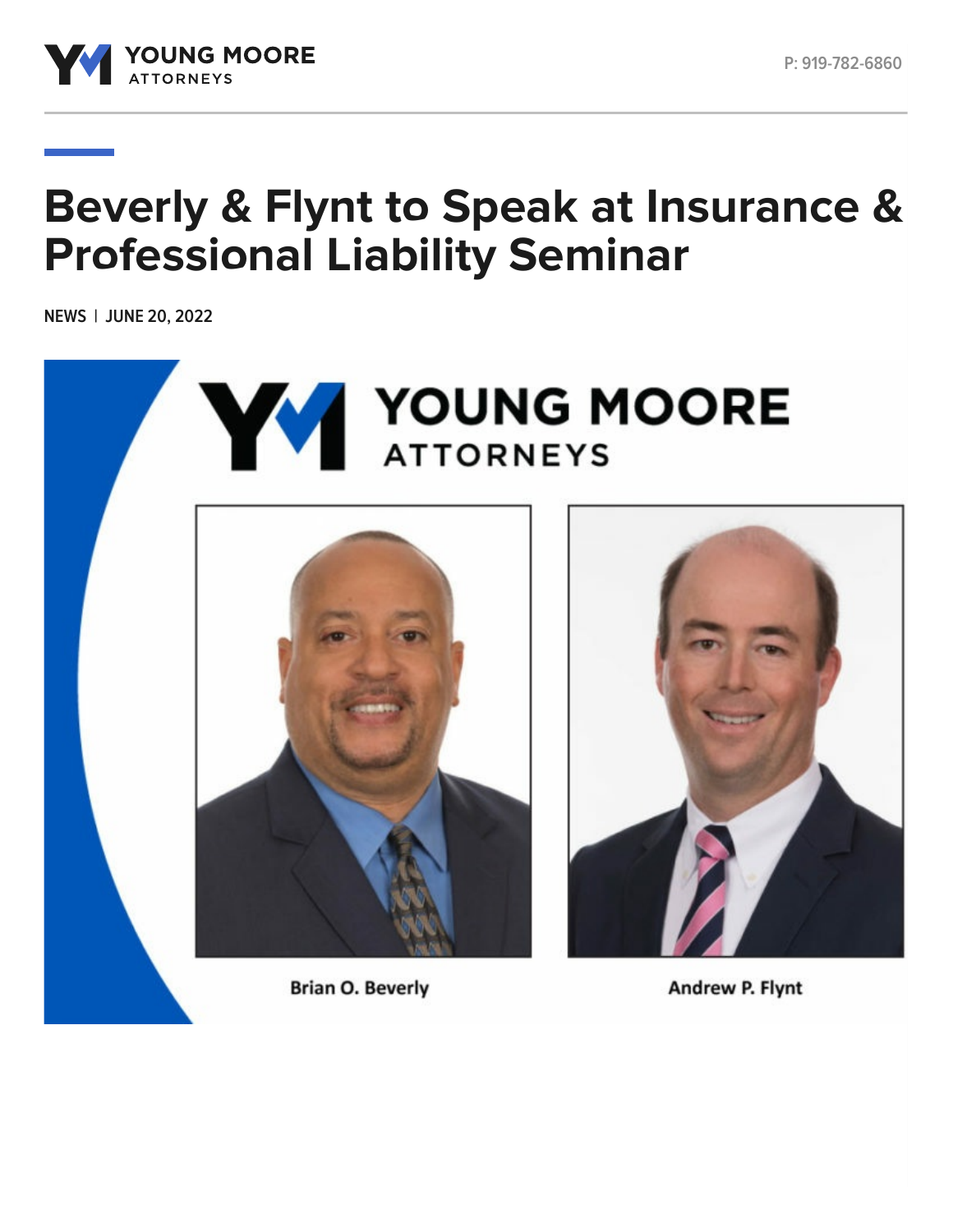ALFA International will hold its 2022 Insurance and Professional Liability Seminar, titled In the Eye of the Beholder: Viewing Insurance & Professional Liability Legal Issues from Modern Perspectives, at The Logan in Philadelphia, Pennsylvania, June 22-24, 2022. Young Moore attorneys Brian O. [Beverly](https://www.youngmoorelaw.com/people/attorneys/brian-beverly/) and [Andrew](https://www.youngmoorelaw.com/people/attorneys/andrew-flynt/) P. Flyntwill be speaking at the event.

Brian Beverly will moderate a panel addressing the topic: Fear and Loathing on the Witness Chair... Preparing Your Soul for Rule 30(b)(6) Depositions. This session will examine the benefits of a well-prepared and experienced corporate witness, the need to personalize the insurer, the risks of presenting an underprepared, nervous or evasive witness, and related considerations. Attendees will also hear effective and time-proven tips and techniques to properly choose and prepare a company witness.

Brian is a shareholder at Young Moore and devotes a significant portion of his practice to insurance coverage litigation and analysis, insurance bad faith and extra-contractual litigation, and insurance regulatory matters. Brian is the incoming chair of the North Carolina Bar Association Insurance Law Section.

Andrew will serve as a panelist on *The High Art of Marijuana Insurance Coverage Issues*. The panel will discuss employer obligation under the Responsible and Equitable Regulation of Adult-Use Cannabis (RERACA) and risk